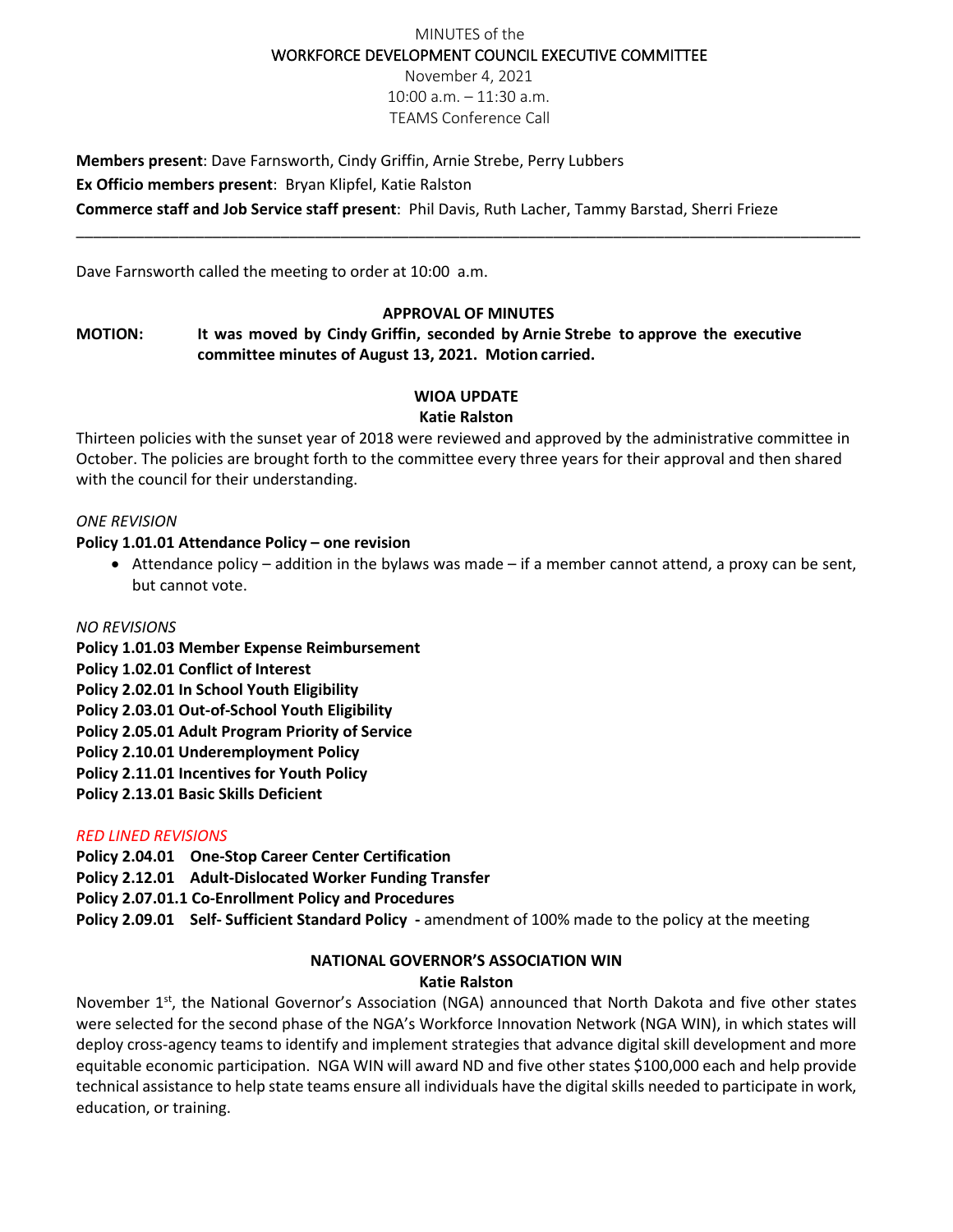Katie mentioned a team of five people will work with the workforce team through June of 2022 to develop a state plan to increase digital skills for adults in ND. The focus will be on minority populations and rural communities that do not have access to training.

Team members for the NGA WIN, include NGA technical assistants, Katie Ralston, Commerce Dept.; Phil Davis, Job Service ND; Maria Nest, Governor's Office; Sara Mitzel, DPI; and Taya Spelhaug, Microsoft.

Dave talked about the NGA conference that Katie and he attended in September and the companies, Intel and Amazon Web Services presentations that were given. Presentation material included online courses pertaining to Artificial Intelligence in many industries, and Amazon Web Services online training for Cloud Services. These discussions will be continued in December with NDUS Chancellor Mark Hagerott and BSC President Doug Jensen. Dave asked that Katie be part of those discussions.

### **ARPA/LEGISLATIVE UPDATE Katie Ralston**

Workforce ARPA funding of \$20M is dedicated to workforce initiatives for Commerce.

- \$15M is for a regional funding model, called the Regional Workforce Impact Program (RWIP)
- $\triangleright$  The allocation was decreased from the original ask of \$50M. Eight regions exist in ND and each will be given a certain dollar amount per planning region and funding levels, base on population.

Workforce ARPA funding of \$5M is dedicated for Technical Skills Training Grant – program designed to build or expand accelerated training programs for those who have been displaced. Companies are asking if the funds can be used for internal upskilling programs to advance workers through the company or entry level job training.

Commerce will be able to make those modifications in the grant, allowing allocation of \$3M to this training model. Commerce will move \$2M over to the initiative that is not funded, helping with recruitment initiatives.

### **Q4 WDC MEETING IN OAKES, ND Katie Ralston**

The Q4 meeting will be held in Oakes, with location at the Growing Small Towns meeting space on November 18<sup>th</sup>. The meeting will involve an optional morning tour of the Oakes CTE center, presentation from RoleCall; a talent attraction agency that has been contracted to work with the state of ND, legislative update, WIOA and NGA updates, council member updates, future meeting dates to consider, and in closing review of timeline for 2021- 2022 recommendations.

### AROUND THE ROOM UPDATES

Bryan Klipfel - At the end of the year, Bryan will be ending his interim executive director position that he has held for the past three years for Job Service ND. He will no longer serve on the WDC and various subcommittees as a Job Service ND representative.

Cindy Griffin – EPA blending obligations, with changes to regulations for E15 are happening, state and federal agriculture relief to be determined. Sanford is working on getting 200 international CNAs or nurses to Bismarck and 200 to the Fargo location. This will be implemented with work visas and a 3-year commitment.

Perry Lubbers - Supply chain issues with manufacturing continues.

Arnie Strebe – long term care facilities, home care, and childcare are all major issues, due to lack of workforce.